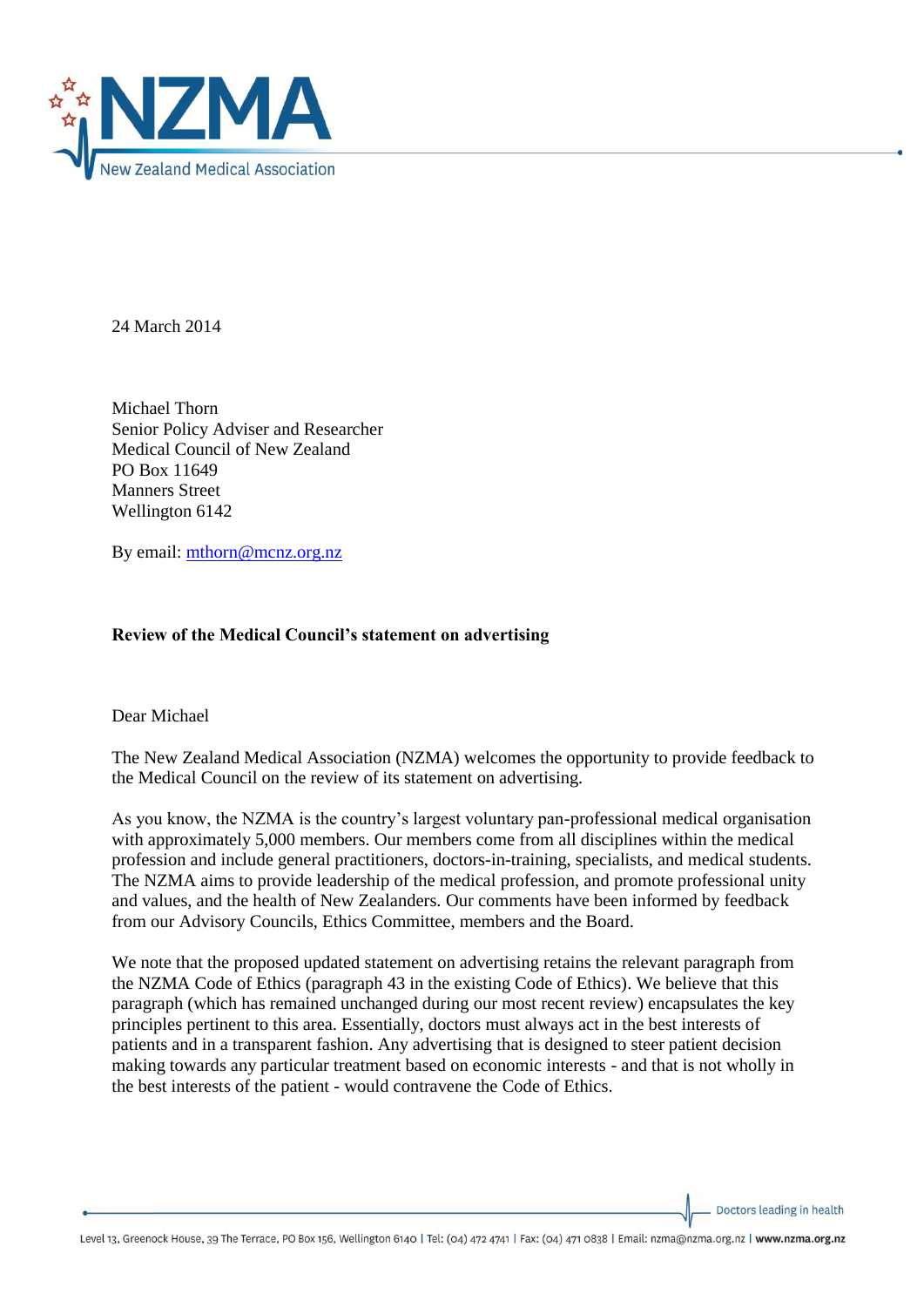We are generally supportive of the proposed revisions to the statement and believe these add clarity and strengthen the standards on advertising. Our responses to the specific questions posed in the consultation document are provided below.

## *Question 1: How do you think the use of titles should be regulated? Do you think the wording proposed above would be helpful?*

The NZMA agrees that while titles can be useful in terms of providing patients with information about a doctor's expertise and experience, some titles are effectively meaningless and could mislead patients into believing a doctor is more qualified or experienced than a colleague with the same background and training. We note that by regulating the use of titles, the Council is aiming to ensure that these provide patients with the clearest and most accurate possible guidance about a doctor's experience.

The NZMA believes that the wording proposed by the Council relating to the advertising of qualifications is indeed helpful. We agree that the only qualifications that should be able to be advertised are those that have been: i) approved for the purposes of registration and relate to a doctor's vocational scope of practice; ii) conferred or approved by a doctor's College, or another training organisation that has been accredited by the Council, or another New Zealand responsible authority.

For the purposes of clarity, we suggest the addition of a statement making it clear that advertising should not allow for the confusion of professional qualifications with organisational affiliations. Such a statement could be along the following lines provided by the College of Physicians and Surgeons of Nova Scotia: *"Advertising of public communications by physicians must not confuse bona fide professional qualifications such as RCPSC fellowship or equivalent specialist qualification recognized by the College of Physicians and Surgeons of Nova Scotia with organizational affiliations. (Examples include the Canadian Academy of Cosmetic Surgery, the American Academy of Cosmetic Surgery and the American Academy of Aesthetic Medicine.)"* 

## *Question 2: If titles conferred or approved by a College are to be recognised, should these also be published on the Medical Register?*

The NZMA takes the view that if titles conferred or approved by a College are to be recognised in advertising material, then there is value in ensuring these are published on the Medical Register. Many patients use the Medical Council website to seek out or confirm information about a particular doctor's qualifications. The information they are seeking may not always be available on College websites. We feel that it is a legitimate expectation that if the Council believes that a doctor can call themself a "cosmetic physician" or a "paediatric psychiatrist" then that information should be reflected on the Medical Register. We recognise that this is likely to entail a level of cost.

### *Question 3: Do you think that it would be helpful to patients to require doctors to use their full titles in advertising and promotional material, rather than abbreviations? For example, to use "Fellow of the Royal Australasian College of Surgeons" rather than "FRACS"?*

The NZMA has varying views on the merits of requiring doctors to use their full titles in advertising and promotional material, rather than abbreviations. While there is one view that the use of full titles may indeed be helpful for patients, there is a countervailing view that requiring **all** titles to be given in full may add to patient confusion rather than reduce it. This may be particularly the case when a doctor has multiple qualifications and titles. There are also concerns about the feasibility of requiring full titles when it comes to material such as business cards and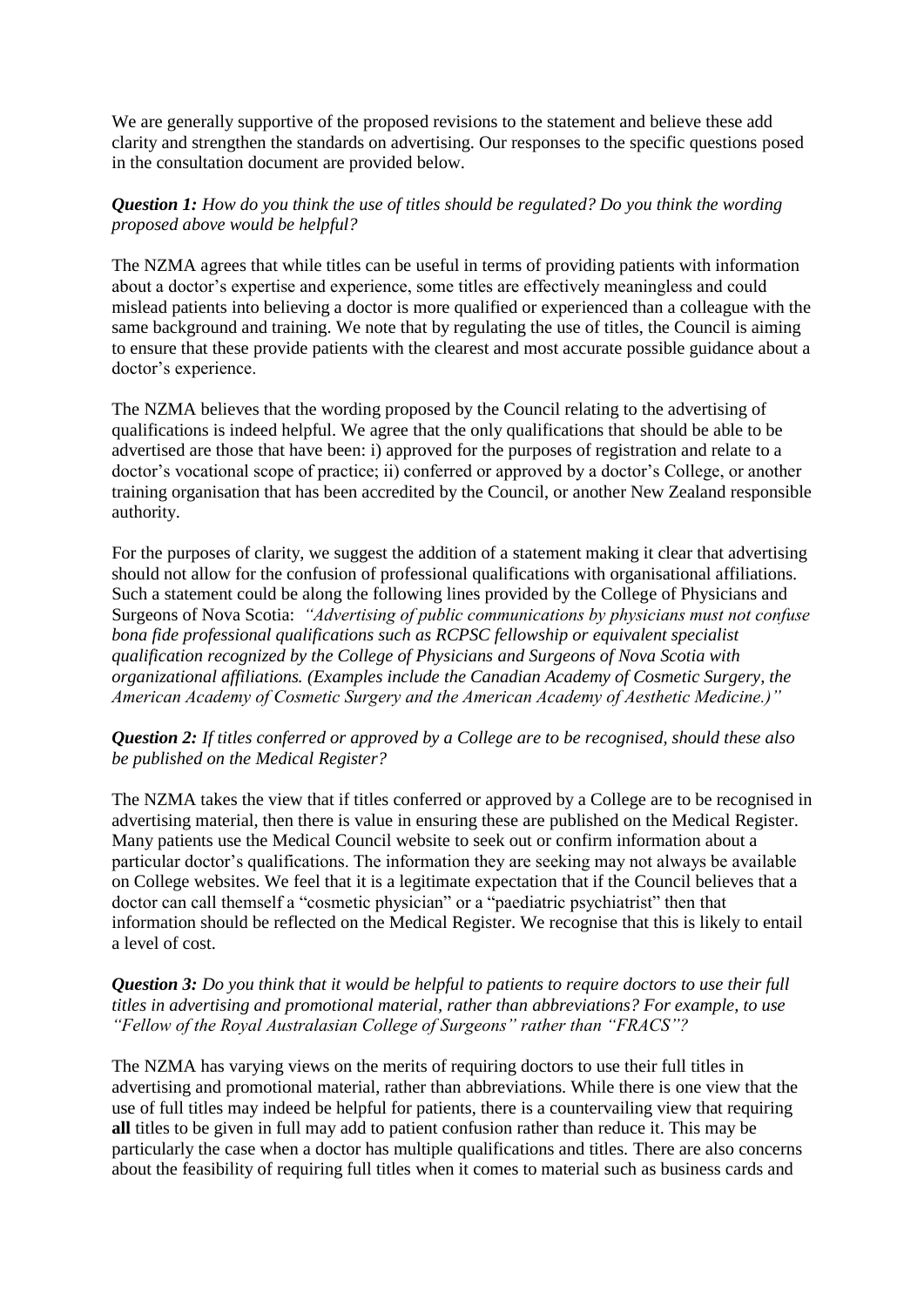letter heads. If the Council does decide to make this a requirement, we suggest consideration of the practice of using full title at first mention followed by the abbreviation, with all subsequent reference of titles using the abbreviation.

## *Question 4: Do you agree that Council should permit the use of gift certificates and discount coupons when they meet the requirements listed above?*

The NZMA has significant concerns around the use of gift certificates and discount coupons, even when the proposed requirements relating to their use are met. We are not confident that it is possible to completely mitigate against the undermining of informed consent whenever these tools are used. Accordingly, we suggest that if the Council decides to permit the use of gift certificates and discount vouchers, these tools should be restricted towards assessment and/or initial consultation only, and not used towards treatment. Furthermore, we have reservations regarding their use even in these areas and believe that gift certificates or discount coupons may not be appropriate when used to provide "well person checks", for example. While well person checks are of value if the appropriate follow up (including relevant investigations) is in place, we believe they are best done by the patient's usual doctor. At the very least, the information obtained during such consultations should be sent to the patient's usual doctor. We believe that it is important not to disrupt a patient-doctor relationship without compelling reasons. Accordingly, we believe that it may be prudent for the Council to re-examine its revised position on the use of discount coupons and gift certificates.

*Question 5: Do you agree that there should be a period of reflection between the purchase of a coupon and treatment? Do you think it may be better to require this period of reflection to take place after an initial consultation? If so, should this be in all cases or just in the case of some procedures (such as surgical procedures)?*

Notwithstanding the concerns outlined above, if the Council does decide to permit the use of gift certificates and discount coupons, the NZMA agrees that there should be a period of reflection between the purchase of coupon and any treatment. We recognise that this may not always be practical but we believe this should be encouraged wherever possible. For very minor and/or noninvasive procedures, however, this stand down period is probably not necessary.

*Question 6: Paragraph 6.2 of the Australian Guidelines requires advertising for surgical and invasive procedures to include a visible warning about risk. Would including such a clause in the New Zealand standard assist in ensuring that patients are fully informed about their treatment options and help to protect patient safety?*

The NZMA is generally of the view that including warnings about risk whenever a surgical or invasive procedure is advertised is a reasonable and sensible proposition. However, given that informed consent cannot be regarded as satisfied by any advertisement, no matter how detailed, we question whether mandatory visible risk warnings are absolutely necessary in all advertising related to surgical or invasive procedures. We suggest that the strength of the recommendation for a warning about risk that is being proposed could probably take the level of 'should' rather than 'must'.

*Question 7: The Council has dealt with several complaints in recent years about the way innovative treatments have been promoted. In particular, concerns have been expressed about the way scientific information has been presented in promotional material, and the quality of that information. Would it be useful to insert a clause into the statement such as that outlined in paragraph 6.7 of the Australian Guidelines?*